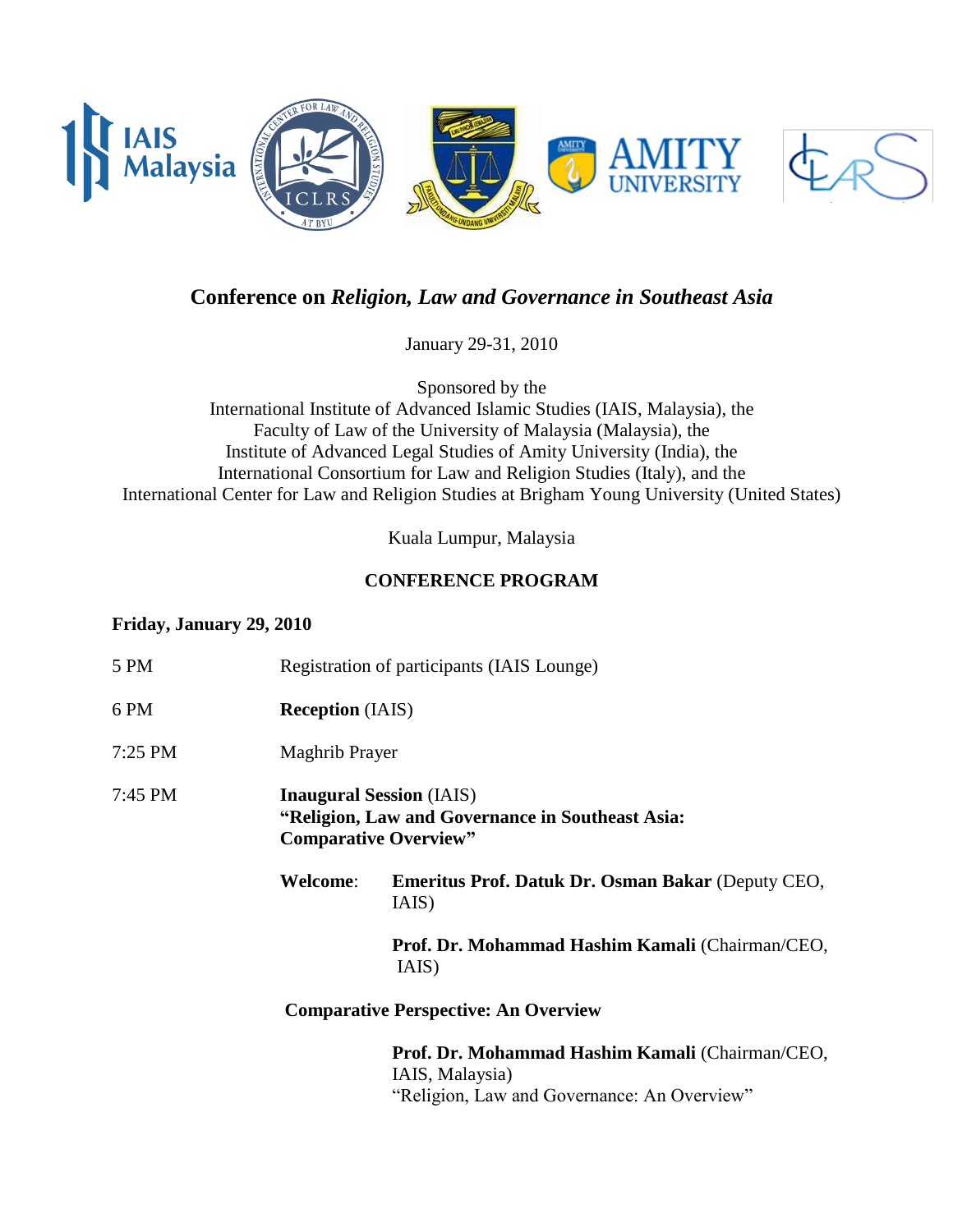|         |            | Prof. Dr. Tahir Mahmood (President, Islamic Law<br>Society of India and Founding Chairman, Amity University<br>Institute of Advanced Legal Studies, India)<br>"Legal Framework of Religion-State Relations in Southeast<br>Asia"                                                                 |
|---------|------------|--------------------------------------------------------------------------------------------------------------------------------------------------------------------------------------------------------------------------------------------------------------------------------------------------|
|         |            | <b>Prof. Silvio Ferrari</b> (Univ. Degli Studi de Milano;<br>President, International Consortium for Law and Religion<br>Studies, Italy)<br>"Identity Providers: Religions and Their Competitors, a<br>European Perspective"                                                                     |
|         |            | <b>Prof. W. Cole Durham, Jr.</b> (Susa Young Gates University<br>Professor of Law and Director, International Center for<br>Law and Religion Studies, Brigham Young University, J.<br>Reuben Clark Law School, United States)<br>"The Role of Religion and Law in Fostering Good"<br>Governance" |
| 9:30 PM | Coffee/Tea |                                                                                                                                                                                                                                                                                                  |

# **Post Inaugural Reception** (IAIS)

# **Saturday, January 30, 2010** (IAIS Conference Hall)

| 9:45 AM-12 Noon | <b>Theoretical and Constitutional Issues</b>                                                                                                          |  |
|-----------------|-------------------------------------------------------------------------------------------------------------------------------------------------------|--|
|                 | Co-Chairs:                                                                                                                                            |  |
|                 | <b>Emeritus Prof. Datuk Dr Shad Saleem Faruqi (UiTM,</b><br>Malaysia)                                                                                 |  |
|                 | <b>Prof. Gerhard Robbers</b> (Trier University, Germany)                                                                                              |  |
|                 | Prof. Dr. Abdul Aziz Bari (International Islamic University, Malaysia)<br>"Religion, Law and Governance in Malaysia: A Constitutional<br>Perspective" |  |
|                 | <b>Prof. Carolyn M. Evans</b> (University of Melbourne Faculty of Law,<br>Australia)                                                                  |  |
|                 | "Religion, Law and Governance: Comparative and Human Rights<br>Perspectives"                                                                          |  |
|                 | Prof. Dr. Mohammad Hashim Kamali (Chairman/CEO, IAIS,<br>Malaysia)                                                                                    |  |
|                 | "Constitutionalism and Democracy: An Islamic Perspective"                                                                                             |  |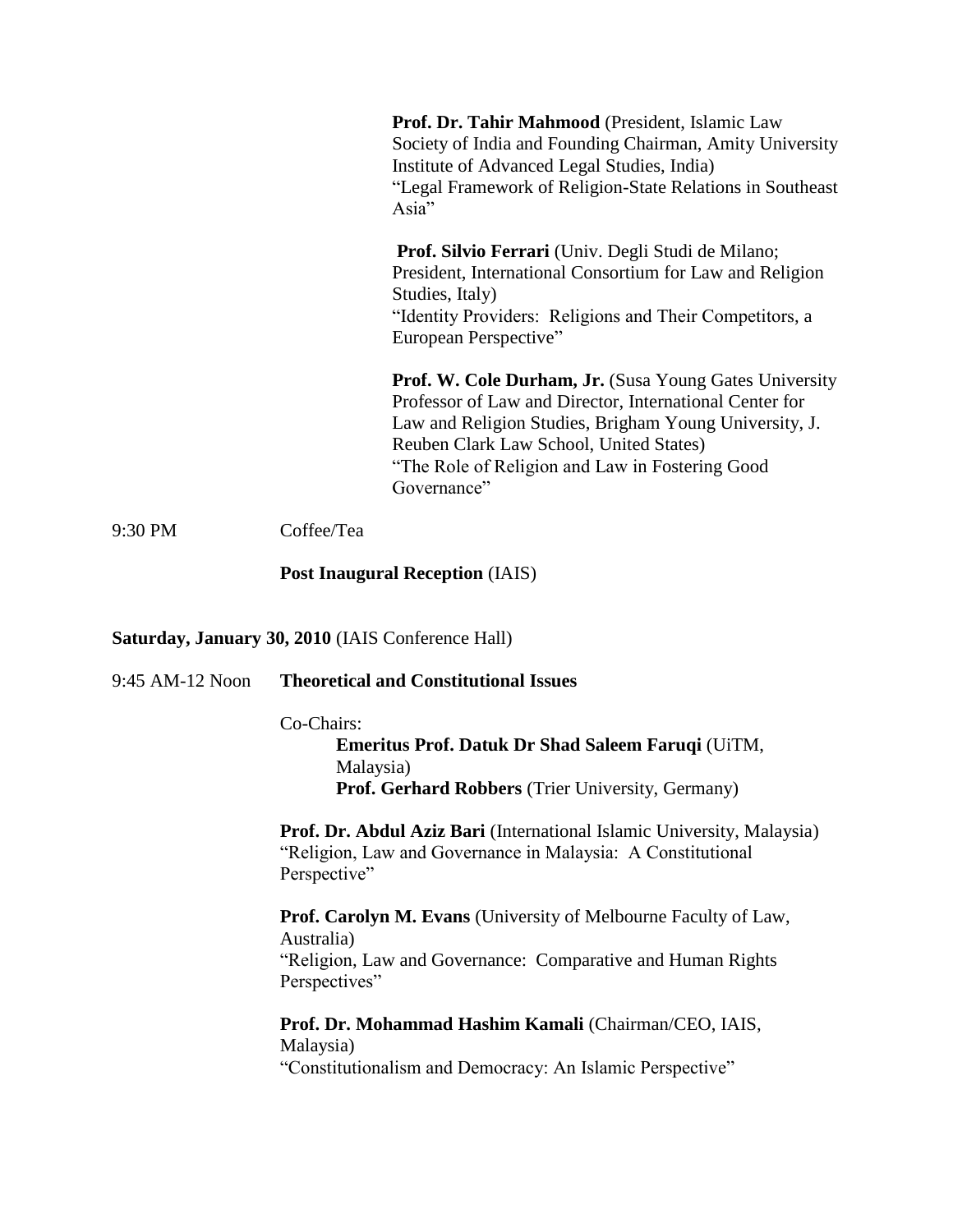| 12 Noon-1:15 PM | Lunch (IAIS)                                                                                                                                                                                                                                                                                |  |
|-----------------|---------------------------------------------------------------------------------------------------------------------------------------------------------------------------------------------------------------------------------------------------------------------------------------------|--|
| $1:15-1:45$ PM  | Bus Transfer to Faculty of Law, University of Malaya & Prayer                                                                                                                                                                                                                               |  |
| 1:45-3:30 PM    | <b>Regional Perspectives on Religion, Law and Governance</b><br>Parallel Sessions at Law Faculty Building                                                                                                                                                                                   |  |
|                 | <b>Session 1:</b><br><b>Indonesia</b><br><b>Regional Perspectives on Religion, Law and Governance</b><br><b>Venue: Lecture Hall DK1</b>                                                                                                                                                     |  |
|                 | Co-Chairs:<br>Tan Sri Prof. Mohammad Kamal Hassan (Former Rector,<br>International Islamic University, Malaysia)<br>Prof. Robert T. Smith (Managing Director, International Center<br>for Law and Religion Studies, Brigham Young University, J.<br>Reuben Clark Law School, United States) |  |
|                 | Dr. Bahtiar Effendy (Professor of Political Science, State Islamic<br>University, Jakarta, Indonesia)<br>"Islam and the State in the Indonesian Experience"                                                                                                                                 |  |
|                 | Prof. Tore Lindholm (Norwegian Centre for Human Rights,<br>Faculty of Law, University of Oslo, Norway)<br>"The Challenge of Religion to Fundamental Human Rights: Reflections<br>on Indonesia"                                                                                              |  |
|                 | Thailand, Philippines, and Singapore (Lecture Hall DK2)<br><b>Session 2:</b>                                                                                                                                                                                                                |  |
|                 | Co-Chairs:<br>Dr. Rohana Harun (National University of Malaysia, Malaysia)<br>Prof. Javaid Rehman (Professor of International Law, Head of<br>the Brunel University School of Law, United Kingdom)                                                                                          |  |
|                 | Prof. Chaiwat Satha Anand (Thammasat University, Thailand)<br>"The Ship and the Stranger: A Metaphorical Approach to<br>Governance and Islam"                                                                                                                                               |  |
|                 | Datu Michael O. Mastura, (President and Founder, Sultan Kudarat<br>Islamic Academy, Philippines)<br>"Filipino Muslims and Issues of Governance in the Philippines"                                                                                                                          |  |
|                 | Dr. Suzaina Kadir (Lee Kuan Yew School of Public Policy, National<br>University of Singapore, Singapore)                                                                                                                                                                                    |  |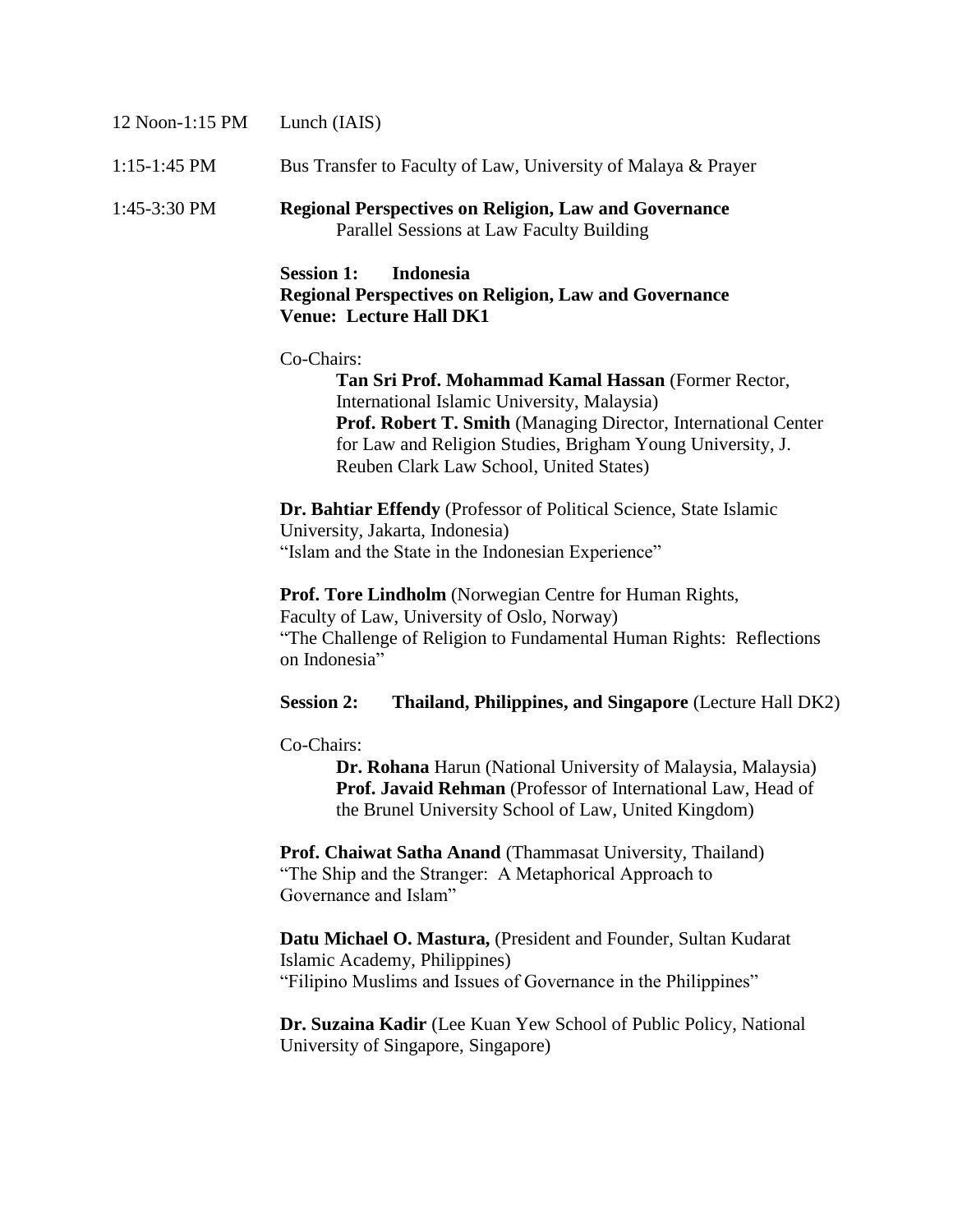| 3:30 PM | Tea Break (Law Faculty Building)                                                                                                                                                                                                            |
|---------|---------------------------------------------------------------------------------------------------------------------------------------------------------------------------------------------------------------------------------------------|
| 4 PM    | <b>Plenary Session</b> (Law Faculty Building, Tun Suffian Auditorium)                                                                                                                                                                       |
|         | Pakistan and China and the Southeast Asian Experience:<br>Comparative                                                                                                                                                                       |
|         | Co-Chairs:<br>Prof. Rashed Moten (Department of Political Science, IIUM)<br>Prof. Robert C. Blitt (University of Tennessee College of Law,<br><b>United States</b> )                                                                        |
|         | Prof. Javaid Rehman (Head of Legal Department, Brunel University,<br>United Kingdom)<br>"Religion, Religious Identity and Constitutionalism: Dilemmas Facing<br>Pakistan"                                                                   |
|         | Arif Kamran (Advocate, Peshawar; Member, Executive Council, Human<br>Rights Commission of Pakistan, Pakistan)<br>"Religion, Religious Identity and Constitutionalism: Dilemmas Facing<br>Pakistan"                                          |
|         | <b>Revd. Dr. Kim-kwong, Chan</b> (Executive Director, Hong Kong Christian<br>Council, Hong Kong)<br>"A Model of Religious Harmony in Modern Society: The Example of<br>Religious Administration and Inter-Religious Relations in Hong Kong" |
| 6 PM    | Speakers return to hotels. Other participants return by bus to IAIS.                                                                                                                                                                        |
| 8 PM    | <b>Official Opening and Keynote Session (IAIS, Main Conference Hall)</b>                                                                                                                                                                    |
|         | <b>Welcome:</b>                                                                                                                                                                                                                             |
|         | Prof. Dr. Mohammad Hashim Kamali (Chairman/CEO, IAIS,<br>Malaysia)                                                                                                                                                                          |
|         | Datuk Professor Gauth Jasmon (Vice Chancellor, University of Malaya,<br>Malaysia)                                                                                                                                                           |
|         | <b>Prof. W. Cole Durham, Jr.</b> (Susa Young Gates University Professor of<br>Law and Director, International Center for Law and Religion Studies,<br>Brigham Young University, J. Reuben Clark Law School, United States)                  |
|         | Prof. Dr. Tahir Mahmood (President, Islamic Law Society of<br>India and Founding Chairman, Amity University Institute of Advanced<br>Legal Studies, India)                                                                                  |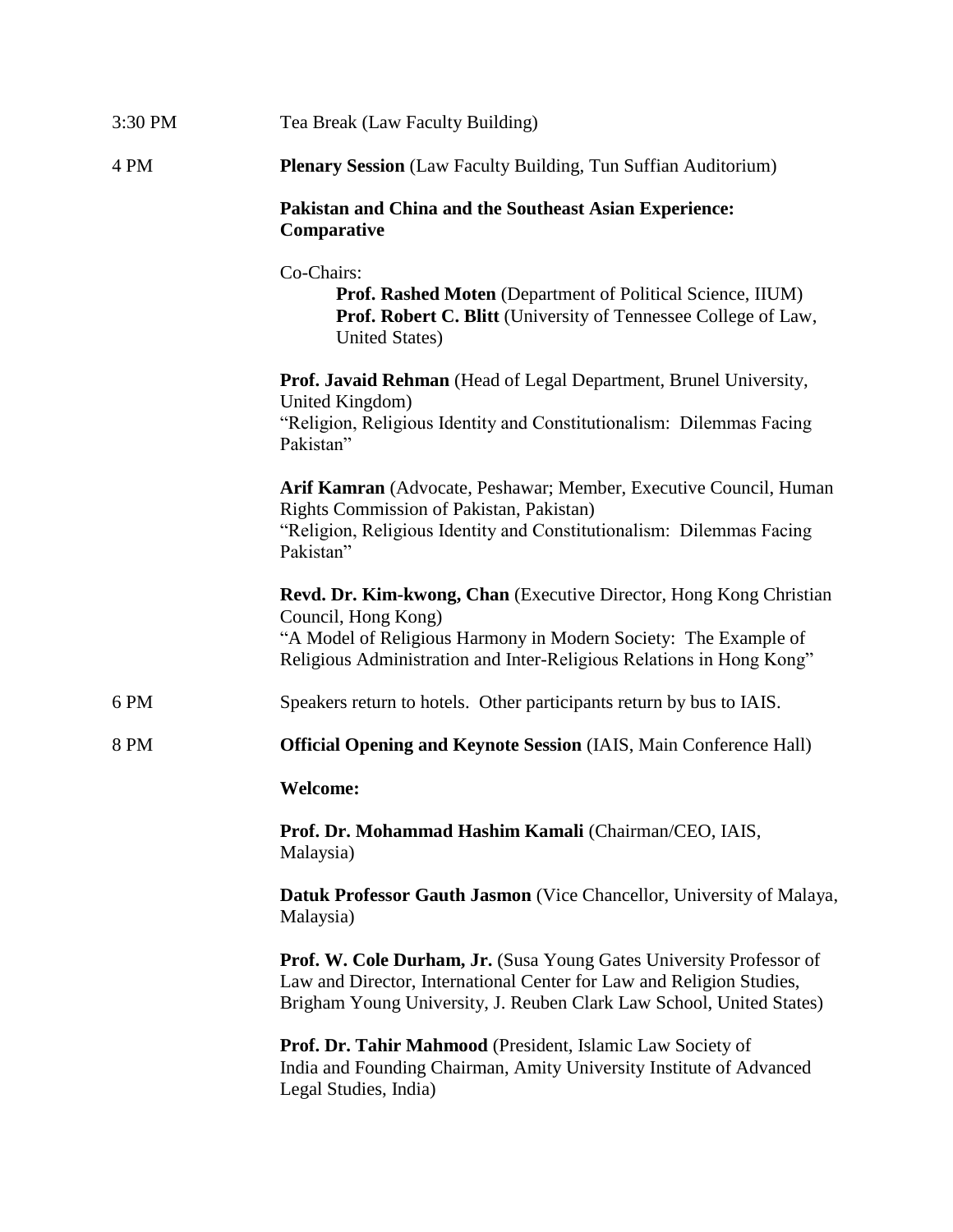| <b>Prof. Silvio Ferrari</b> (Univ. Degli Studi de Milano; President, |  |
|----------------------------------------------------------------------|--|
| International Consortium for Law and Religion Studies, Italy)        |  |

## **Keynote Address:**

**Dato' Sri Mohd Najib Tun Abdul Razak** (YAB Prime Minister of Malaysia)

Conference Photograph (Entrance to IAIS Building)

- 9:00 PM Buffet Dinner (IAIS)
- 10:00 PM Press Conference (IAIS Boardroom)

## **Sunday, January 31, 2010 IAIS**

| 9-10:45 AM     | <b>Plenary Session</b> (IAIS)<br>Religion and the State: Mutual Autonomy, Permissible Regulation                                                                                                                                                                  |  |
|----------------|-------------------------------------------------------------------------------------------------------------------------------------------------------------------------------------------------------------------------------------------------------------------|--|
|                | Co-Chairs:<br>Prof. Karim Crow (Principal Research Fellow, IAIS)<br>Prof. Carolyn M. Evans (University of Melbourne Faculty of<br>Law, Australia)                                                                                                                 |  |
|                | Prof. Azra Azyumardi (Sharif Hidayatullah State Islamic University,<br>Jakarta, Indonesia)<br>"The Importance of Religious Autonomy for Islam: Good Governance<br>and Civil Society in the Indonesian Experience"                                                 |  |
|                | Prof. Dr. Gerhard Robbers (Director, Institute for European<br>Constitutional Law, University of Trier, Germany)<br>"The Importance of Religious Autonomy to Religion-State Systems"                                                                              |  |
|                | <b>Prof. Brett G. Scharffs</b> (Francis R. Kirkham Professor of Law and<br>Associate Director, International Center for Law and Religion Studies,<br>Brigham Young University, J. Reuben Clark Law School, United States)<br>"Comparative Religion-State Systems" |  |
|                | Prof. Rik Torfs (Katholieke Universiteit Leuven, Belgium)<br>"The Relationship of Religion and Law in Modern Legal Systems"                                                                                                                                       |  |
| 10:45 AM-11AM  | Coffee/Tea Break                                                                                                                                                                                                                                                  |  |
| 11 AM-12:45 PM | <b>Plenary Session</b> (IAIS)                                                                                                                                                                                                                                     |  |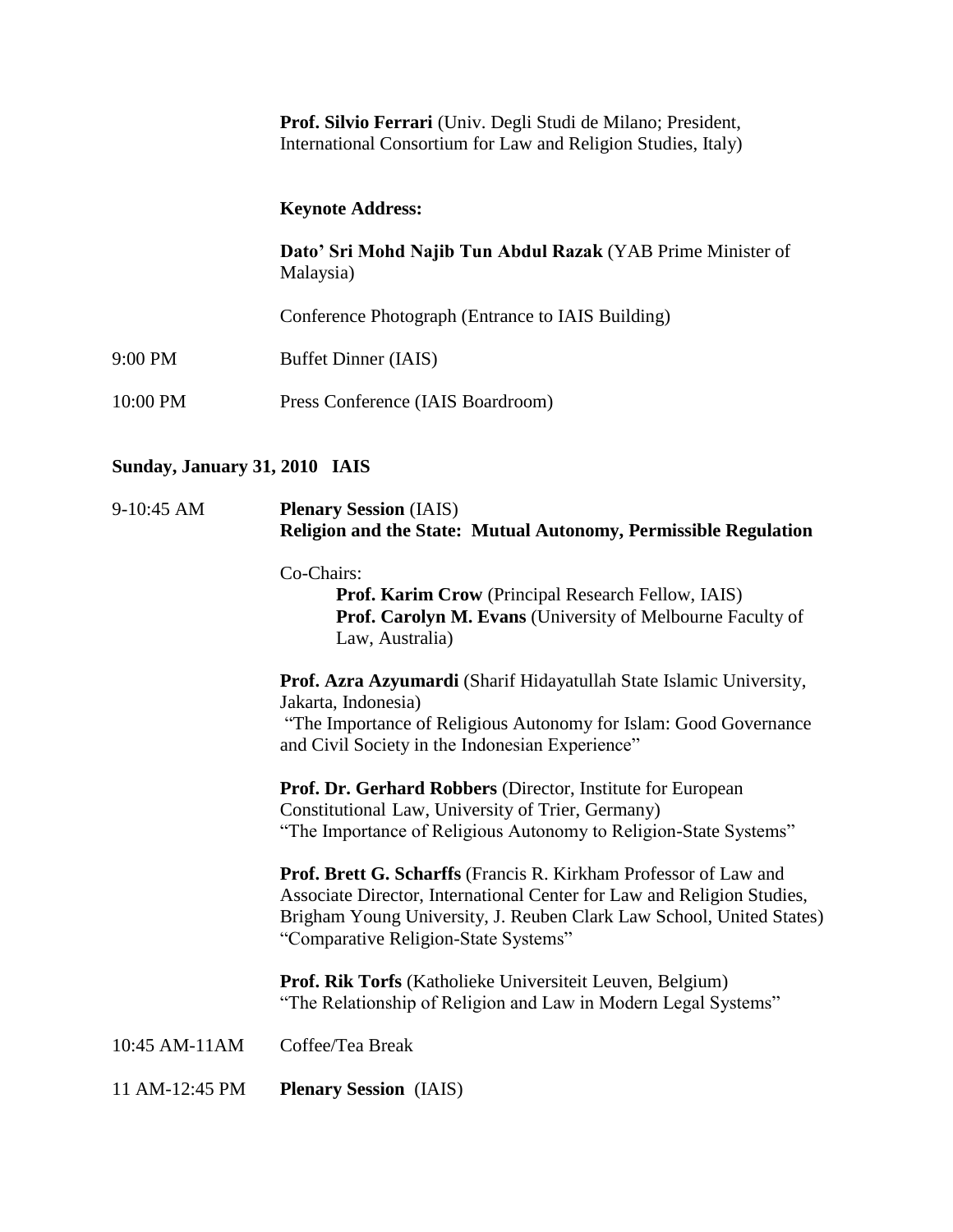|            | <b>Majority-Minority Relations: Promoting an Enhanced Relationship</b>                                                                                                                                                                                         |
|------------|----------------------------------------------------------------------------------------------------------------------------------------------------------------------------------------------------------------------------------------------------------------|
|            | Co-Chairs:<br>Dato Faiza Tambhy Chik (Distinguished Fellow, Islamic Science<br>University, Malaysia)<br>Prof. Dr. Tahir Mahmood (President, Islamic Society of India<br>and Founding Chairman, Amity University Institute of Advanced<br>Legal Studies, India) |
|            | <b>Prof. Robert C. Blitt</b> (University of Tennessee College of Law, United<br>States)<br>"Minority Rights and Defamation of Religion"                                                                                                                        |
|            | Emeritus Prof. Datuk Dr. Osman Bakar (Deputy CEO, IAIS, Malaysia)<br>"Majority-Minority Relations: the Factor of Islam in the Southeast Asian<br>Experience"                                                                                                   |
|            | Ms. Nurhalida Mohamed Khalil (Faculty of Law, University of Malaya,<br>Malaysia)<br>"The Universal Declaration of Human Rights and the Renunciation of<br>Faith: In Defense of What is Right and Not What is Good?"                                            |
| 12:45-2 PM | Lunch & Prayer (IAIS)                                                                                                                                                                                                                                          |
| 2-3:30 PM  | <b>Plenary Session</b> (IAIS)<br>Religion, Law and Governance: Education, Family and Gender<br><b>Issues</b>                                                                                                                                                   |
|            | Co-Chairs:<br>Dato' Professor Wazir Jahan Karim (Consultant, Academy of<br>Socio-Economic Research, Penang)<br>Prof. Rik Torfs (Katholieke Universiteit Leuven, Belgium)                                                                                       |
|            | Prof. Dato' Dr. Zaleha Kamaruddin (Deputy Director General, Institute<br>of Islamic Understanding Malaysia (IKIM))<br>"Religion, Law and Governance: Comparative Legal Perspective with<br>Special Emphasis on Development of Family Law in Malaysia"          |
|            | <b>Prof. Paul Babie</b> (Director, Research Unit for the Study of Society, Law<br>and Religion, University of Adelaide, Australia)<br>"Choice, Relationship and Community: Private Property and how the<br>Monotheistic Religions can Foster Cooperation"      |
|            | Dr. Jamhari Makruf (Vice Rector of Academic Affairs, State Islamic<br>University (UIN Syraif Hidayatullah), Indonesia<br>"Law Education in Indonesia"                                                                                                          |